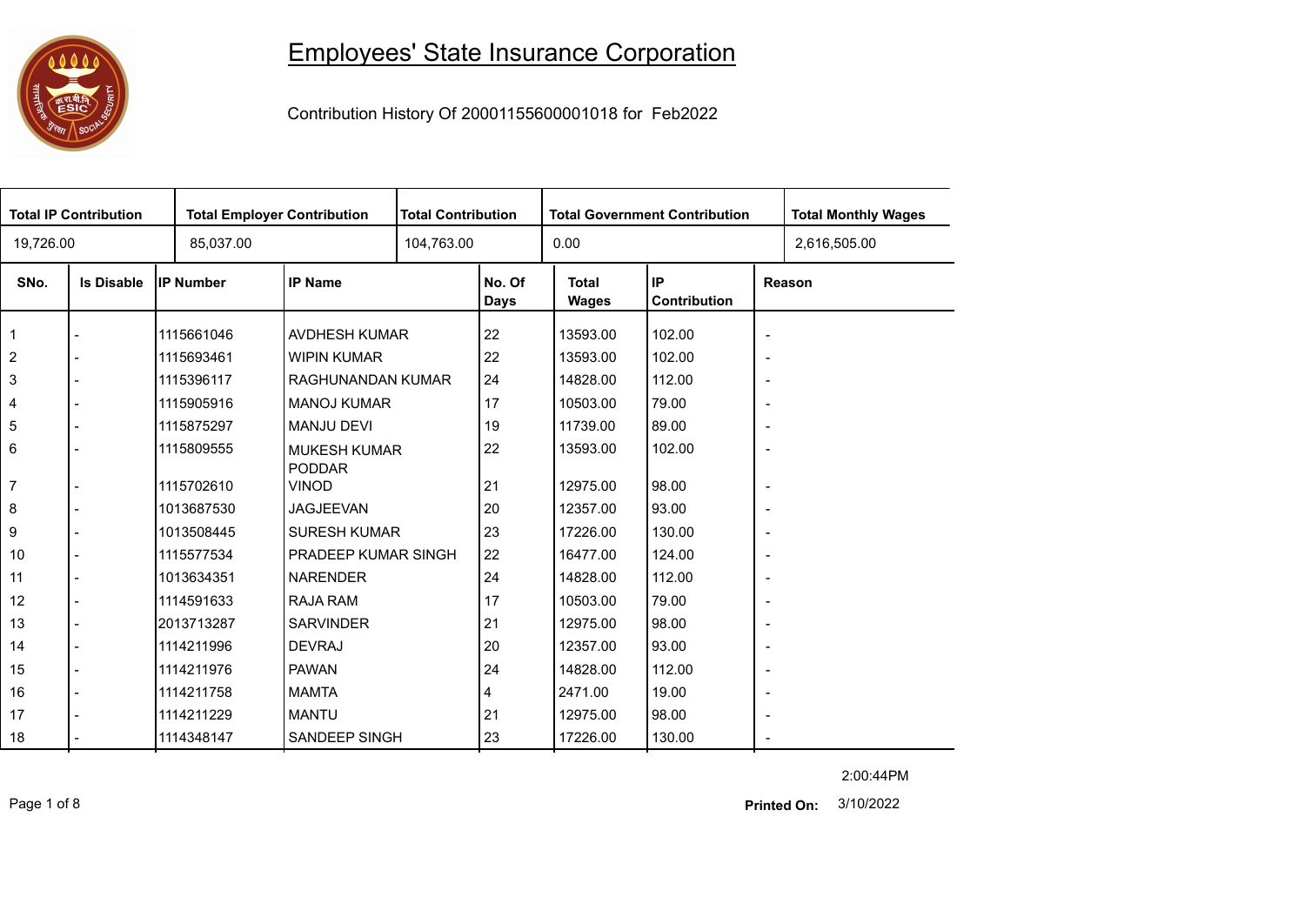| SNo. | <b>Is Disable</b> | <b>IP Number</b> | <b>IP Name</b>          | No. Of<br><b>Days</b> | <b>Total</b><br><b>Wages</b> | IP<br>Contribution | Reason |
|------|-------------------|------------------|-------------------------|-----------------------|------------------------------|--------------------|--------|
| 19   |                   | 1115845746       | SANJU DEVI              | 24                    | 14828.00                     | 112.00             |        |
| 20   |                   | 1114287403       | <b>BHARAT KUMAR</b>     | 24                    | 14828.00                     | 112.00             |        |
| 21   |                   | 1114212014       | <b>VISHAL SAINI</b>     | 24                    | 14828.00                     | 112.00             |        |
| 22   |                   | 2213638435       | <b>RAM KUMAR</b>        | 21                    | 12975.00                     | 98.00              |        |
| 23   |                   | 2213539046       | RAVINDER KUMAR          | 23                    | 14210.00                     | 107.00             |        |
| 24   |                   | 2013005319       | <b>SANTOSH</b>          | 21                    | 15728.00                     | 118.00             |        |
| 25   |                   | 1114348256       | RAJU KUMAR              | 24                    | 14828.00                     | 112.00             |        |
| 26   | $\overline{a}$    | 1115710147       | <b>HARIBILASH SINGH</b> | 23                    | 14210.00                     | 107.00             |        |
| 27   |                   | 1114732018       | <b>ASHA DAS</b>         | 24                    | 14828.00                     | 112.00             |        |
| 28   |                   | 2018449531       | <b>RAHUL</b>            | 23                    | 14210.00                     | 107.00             |        |
| 29   |                   | 1115875302       | <b>SANJAY KUMAR</b>     | 24                    | 14828.00                     | 112.00             |        |
| 30   |                   | 1013926537       | ANUJ SHARMA             | 22                    | 13593.00                     | 102.00             |        |
| 31   |                   | 1114827115       | <b>RAVINDRA</b>         | 24                    | 14828.00                     | 112.00             |        |
| 32   |                   | 1114806728       | MD RIZWAN ALAM          | 24                    | 14828.00                     | 112.00             |        |
| 33   |                   | 1115396112       | <b>KARTIK</b>           | 22                    | 13593.00                     | 102.00             |        |
| 34   |                   | 1115809445       | <b>ATUL CHAUHAN</b>     | 24                    | 14828.00                     | 112.00             |        |
| 35   |                   | 1114897129       | SHRVAN KUMAR MANDAL     | 3                     | 1854.00                      | 14.00              |        |
| 36   |                   | 1014099772       | SHARWAN KUMAR RAM       | 18                    | 11121.00                     | 84.00              |        |
| 37   |                   | 1014091977       | <b>PUSHPA DEVI</b>      | 24                    | 14828.00                     | 112.00             |        |
| 38   |                   | 1114929236       | <b>SAVITRI</b>          | 22                    | 13593.00                     | 102.00             |        |
| 39   |                   | 1113845761       | <b>HARISH</b>           | 24                    | 14828.00                     | 112.00             |        |
| 40   |                   | 1115788057       | <b>RANJIT KUMAR</b>     | 20                    | 12357.00                     | 93.00              |        |
| 41   |                   | 1115050846       | <b>ARUN KUMAR</b>       | 21                    | 12975.00                     | 98.00              |        |
| 42   |                   | 1114420800       | <b>PARDEEP</b>          | 23                    | 14210.00                     | 107.00             |        |
| 43   |                   | 1115744063       | <b>MOHIT SHARMA</b>     | 23                    | 14210.00                     | 107.00             |        |
| 44   |                   | 1115070046       | <b>BRAJENDRA KUMAR</b>  | 22                    | 13593.00                     | 102.00             |        |
| 45   |                   | 1014178106       | MUKESH KUMAR GUPTA      | 9                     | 5561.00                      | 42.00              |        |
| 46   |                   | 1014178107       | ANUBHAV SINGH           | 24                    | 14828.00                     | 112.00             |        |
| 47   |                   | 1115093056       | PAVNESH KUMAR           | 24                    | 14828.00                     | 112.00             |        |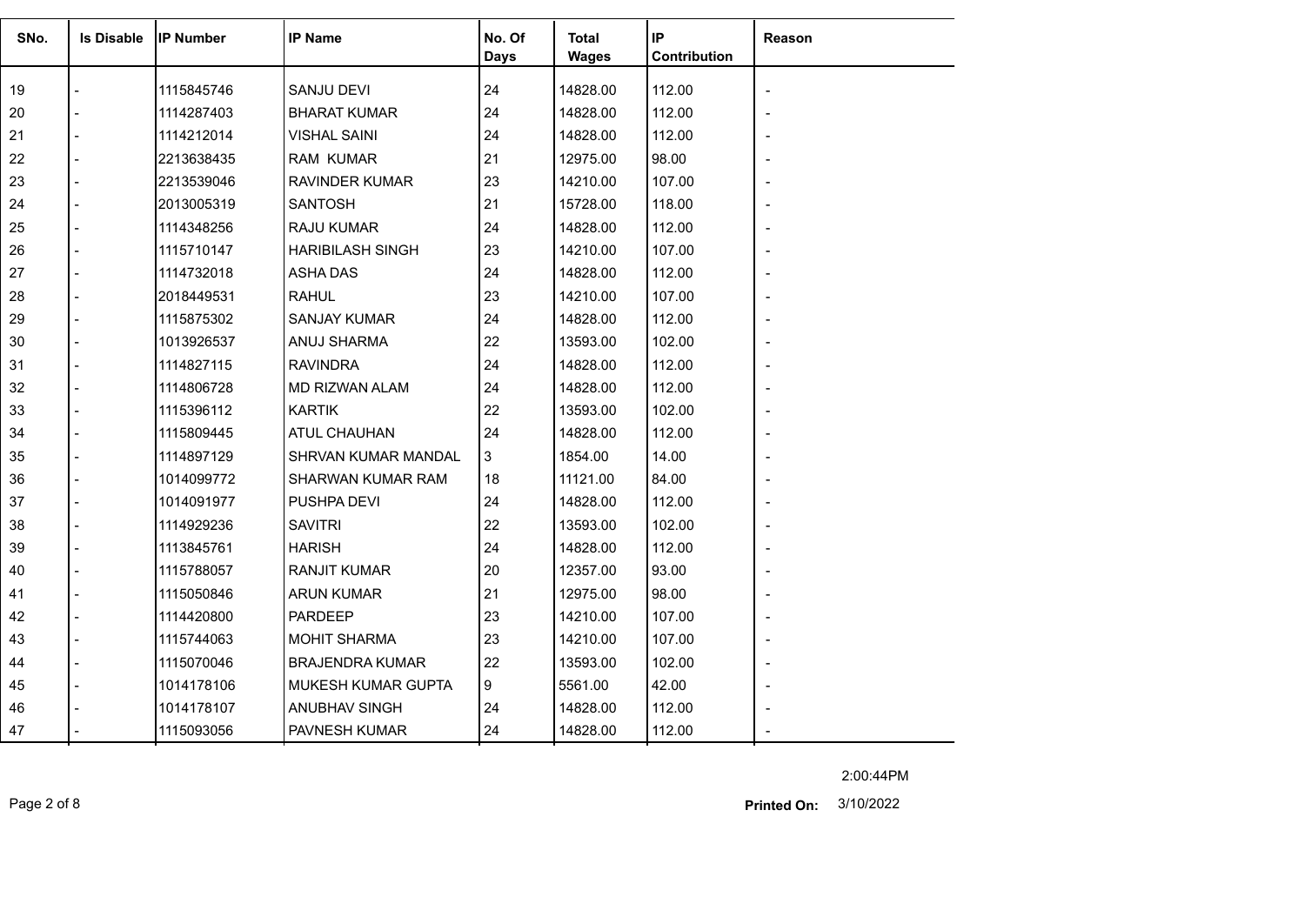| SNo. | <b>Is Disable</b> | <b>IIP Number</b> | <b>IP Name</b>            | No. Of<br><b>Days</b> | <b>Total</b><br><b>Wages</b> | IP<br>Contribution | Reason |
|------|-------------------|-------------------|---------------------------|-----------------------|------------------------------|--------------------|--------|
| 48   |                   | 1115093049        | SUBHASH CHANDRA           | 20                    | 12357.00                     | 93.00              |        |
| 49   |                   | 1014193451        | ONKAR KUMAR PASWAN        | 24                    | 14828.00                     | 112.00             |        |
| 50   |                   | 1115112932        | <b>DILIP KUMAR</b>        | 19                    | 11739.00                     | 89.00              |        |
| 51   |                   | 1014203079        | ROHIT BHADOURIYA          | 24                    | 14828.00                     | 112.00             |        |
| 52   |                   | 1014203081        | <b>SARVESH KUMAR</b>      | 21                    | 12975.00                     | 98.00              |        |
| 53   |                   | 1013505821        | <b>SUNIL KUMAR</b>        | 20                    | 12357.00                     | 93.00              |        |
| 54   |                   | 1014092601        | <b>MD RABBANI</b>         | 24                    | 14828.00                     | 112.00             |        |
| 55   |                   | 1322959365        | <b>RAJ KISHOR</b>         | 21                    | 12975.00                     | 98.00              |        |
| 56   |                   | 1115455377        | <b>HARISH KUMAR</b>       | 24                    | 14828.00                     | 112.00             |        |
| 57   |                   | 1115270881        | <b>SURAJ KUMAR</b>        | 24                    | 14828.00                     | 112.00             |        |
| 58   |                   | 1115833399        | <b>GAURAV SINGH</b>       | 19                    | 11739.00                     | 89.00              |        |
| 59   |                   | 1115736560        | <b>SARITA DEVI</b>        | 22                    | 13593.00                     | 102.00             |        |
| 60   |                   | 1115643544        | <b>BHANU PRATAP SINGH</b> | 23                    | 14210.00                     | 107.00             |        |
| 61   |                   | 1115201020        | <b>ARUN YADAV</b>         | 18                    | 11121.00                     | 84.00              |        |
| 62   |                   | 1014031059        | <b>VINOD</b>              | 19                    | 11739.00                     | 89.00              |        |
| 63   |                   | 1014065777        | <b>VIPIN KUMAR</b>        | 22                    | 13593.00                     | 102.00             |        |
| 64   |                   | 1115201046        | <b>ANITA</b>              | 24                    | 14828.00                     | 112.00             |        |
| 65   |                   | 1115219688        | <b>MANISH KUMAR</b>       | 24                    | 14828.00                     | 112.00             |        |
| 66   |                   | 1115219682        | <b>KAPIL</b>              | 24                    | 14828.00                     | 112.00             |        |
| 67   |                   | 2017754686        | <b>VIKRAM SINGH</b>       | 21                    | 12975.00                     | 98.00              |        |
| 68   |                   | 1115852914        | <b>DEEPA</b>              | 24                    | 14828.00                     | 112.00             |        |
| 69   |                   | 1115270867        | PREMNARAYAN               | 13                    | 8032.00                      | 61.00              |        |
| 70   |                   | 1115270875        | <b>CHANDNI</b>            | 24                    | 14828.00                     | 112.00             |        |
| 71   |                   | 1115612873        | <b>KULDEEP KUMAR</b>      | 22                    | 13593.00                     | 102.00             |        |
| 72   |                   | 1115857773        | <b>SAGAR CHAUHAN</b>      | 22                    | 13593.00                     | 102.00             |        |
| 73   |                   | 1014300355        | <b>BUNTY</b>              | 24                    | 14828.00                     | 112.00             |        |
| 74   |                   | 1114226715        | <b>SUNIL KUMAR</b>        | 19                    | 11739.00                     | 89.00              |        |
| 75   |                   | 2016038892        | <b>MANOJ</b>              | 24                    | 14828.00                     | 112.00             |        |
| 76   |                   | 1115774966        | <b>SUBHASH</b>            | 24                    | 14828.00                     | 112.00             |        |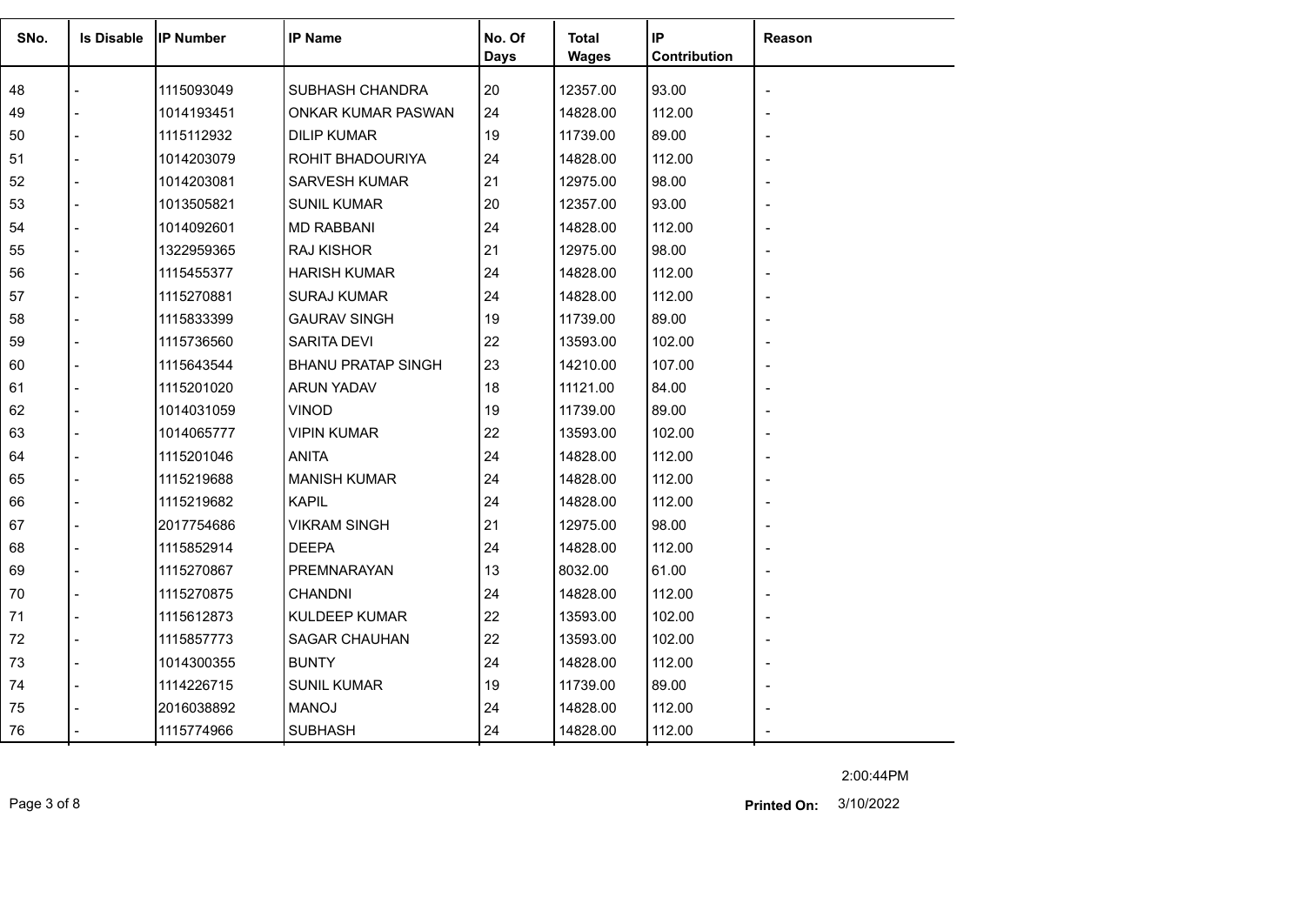| SNo. | <b>Is Disable</b> | <b>IP Number</b> | <b>IP Name</b>           | No. Of         | <b>Total</b> | IP           | <b>Reason</b> |
|------|-------------------|------------------|--------------------------|----------------|--------------|--------------|---------------|
|      |                   |                  |                          | Days           | <b>Wages</b> | Contribution |               |
| 77   |                   | 1115643527       | VIKAS KUMAR SAH          | 24             | 14828.00     | 112.00       |               |
| 78   |                   | 1014335081       | <b>MANOJ KUMAR SAH</b>   | 24             | 14828.00     | 112.00       |               |
| 79   |                   | 1115595296       | RAKESH KUMAR JHA         | 24             | 14828.00     | 112.00       |               |
| 80   |                   | 1115433634       | RAKESH KUMAR             | 17             | 10503.00     | 79.00        |               |
|      |                   |                  | <b>NAMDEV</b>            |                |              |              |               |
| 81   |                   | 1115852909       | <b>VIKASH</b>            | 5              | 3089.00      | 24.00        |               |
| 82   |                   | 1014392595       | <b>RANDHIR</b>           | 22             | 13593.00     | 102.00       |               |
| 83   |                   | 1013823285       | <b>SHAMBHOO</b>          | 24             | 17975.00     | 135.00       |               |
| 84   |                   | 1115487433       | <b>SACHIN</b>            | 23             | 14210.00     | 107.00       |               |
| 85   |                   | 1013645087       | SURENDER-1               | 24             | 14828.00     | 112.00       |               |
| 86   |                   | 1014012424       | <b>LOKENDER KUMAR</b>    | 24             | 14828.00     | 112.00       |               |
| 87   |                   | 1013847198       | <b>PRABHA</b>            | 22             | 13593.00     | 102.00       |               |
| 88   |                   | 1014056066       | <b>RAVI KUMAR</b>        | 23             | 14210.00     | 107.00       |               |
| 89   |                   | 1013634472       | <b>CHANDER PAL</b>       | 24             | 14828.00     | 112.00       |               |
| 90   |                   | 1014406974       | <b>AJAY KUMAR</b>        | 24             | 14828.00     | 112.00       |               |
| 91   |                   | 1115744068       | <b>MANMOHAN SINGH</b>    | 24             | 14828.00     | 112.00       |               |
| 92   |                   | 2018415504       | <b>MANOHAR PASWAN</b>    | $\overline{7}$ | 4325.00      | 33.00        |               |
| 93   |                   | 1115875283       | <b>SUSHILA</b>           | 17             | 10503.00     | 79.00        |               |
| 94   |                   | 1115523767       | <b>NEERAJ KUMAR</b>      | 22             | 13593.00     | 102.00       |               |
| 95   |                   | 1115523790       | <b>AMIT KUMAR</b>        | 23             | 14210.00     | 107.00       |               |
| 96   |                   | 1115891108       | <b>SAWAN PASWAN</b>      | 23             | 14210.00     | 107.00       |               |
| 97   |                   | 1114348252       | <b>JAI BHAGWAN</b>       | 22             | 13593.00     | 102.00       |               |
| 98   |                   | 1115744071       | <b>MOHIT KUMAR GUPTA</b> | 13             | 8032.00      | 61.00        |               |
| 99   |                   | 1014012415       | <b>ANIRUDH</b>           | 24             | 14828.00     | 112.00       |               |
| 100  |                   | 1115891120       | <b>MITHLESH PASWAN</b>   | 13             | 8032.00      | 61.00        |               |
| 101  |                   | 1013879303       | <b>HEMA SAXENA</b>       | 24             | 14828.00     | 112.00       |               |
| 102  |                   | 1013715701       | <b>RAM AVADH</b>         | 24             | 14828.00     | 112.00       |               |
| 103  |                   | 1115595345       | <b>KOMAL KUMARI</b>      | 23             | 14210.00     | 107.00       |               |
| 104  |                   | 1115595373       | <b>SHIVAM SINGH</b>      | 24             | 14828.00     | 112.00       |               |
| 105  |                   | 1115595429       | SONU KUMAR PASVAN        | 22             | 13593.00     | 102.00       |               |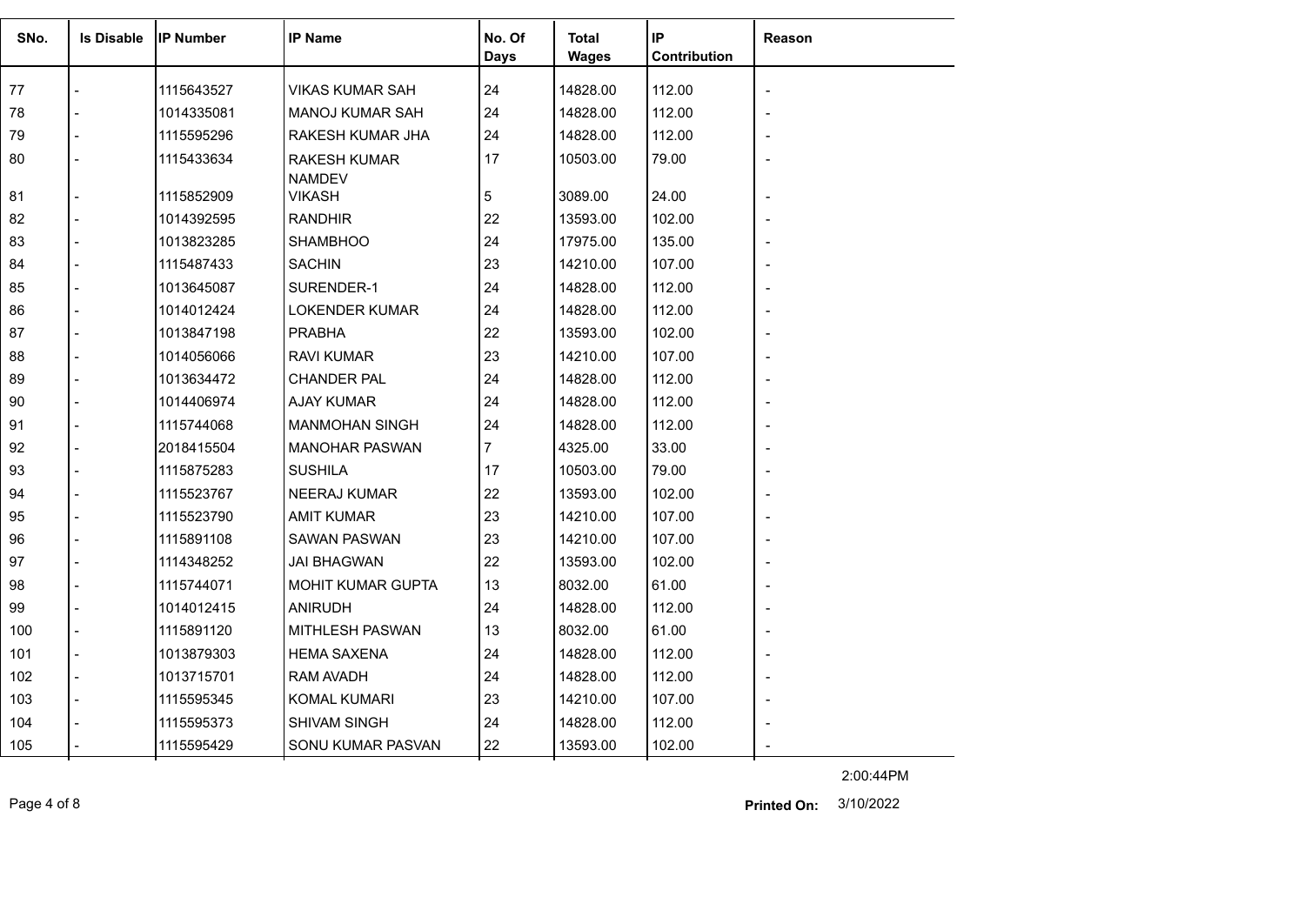| SNo. | <b>Is Disable</b> | <b>IP Number</b> | <b>IP Name</b>          | No. Of<br><b>Days</b> | <b>Total</b><br><b>Wages</b> | IP<br>Contribution | Reason         |
|------|-------------------|------------------|-------------------------|-----------------------|------------------------------|--------------------|----------------|
| 106  |                   | 1115598463       | <b>ABHISHEK</b>         | 23                    | 14210.00                     | 107.00             |                |
| 107  |                   | 1115774949       | <b>TULSI KUMARI</b>     | 22                    | 13593.00                     | 102.00             |                |
| 108  |                   | 1115622121       | <b>RAJEEV KUMAR</b>     | 22                    | 13593.00                     | 102.00             |                |
| 109  |                   | 1115634387       | <b>MUKESH KUMAR</b>     | 24                    | 14828.00                     | 112.00             |                |
| 110  |                   | 1115841024       | LAXMI                   | 18                    | 11121.00                     | 84.00              |                |
| 111  |                   | 1115867137       | <b>NAMRTA SINGH</b>     | 20                    | 12357.00                     | 93.00              |                |
| 112  |                   | 1115728009       | <b>SAHIL KUMAR</b>      | 23                    | 14210.00                     | 107.00             |                |
| 113  |                   | 1115749639       | <b>KANCHAN</b>          | 5                     | 3089.00                      | 24.00              |                |
| 114  |                   | 1115749638       | <b>KRANTI</b>           | 20                    | 12357.00                     | 93.00              |                |
| 115  |                   | 1114444405       | <b>SUNIL</b>            | 23                    | 14210.00                     | 107.00             |                |
| 116  |                   | 1115774957       | SONIA                   | 22                    | 13593.00                     | 102.00             |                |
| 117  |                   | 1115788060       | <b>SHUBHAM BERA</b>     | 21                    | 12975.00                     | 98.00              |                |
| 118  |                   | 1115788062       | <b>SANJAY YADAV</b>     | 21                    | 12975.00                     | 98.00              |                |
| 119  |                   | 1115797092       | <b>SUBHASH</b>          | 24                    | 14828.00                     | 112.00             |                |
| 120  |                   | 1115797117       | <b>BIKRANT KUMAR</b>    | 22                    | 13593.00                     | 102.00             |                |
| 121  |                   | 1115809417       | <b>SANTOSH</b>          | 24                    | 14828.00                     | 112.00             |                |
| 122  |                   | 1115814988       | <b>AKSHAY KUMAR</b>     | 24                    | 14828.00                     | 112.00             |                |
| 123  |                   | 1115840999       | SANJU                   | 22                    | 13593.00                     | 102.00             |                |
| 124  |                   | 1115841010       | <b>AKASH</b>            | 24                    | 14828.00                     | 112.00             |                |
| 125  |                   | 1115841071       | <b>HADISHA</b>          | 22                    | 13593.00                     | 102.00             |                |
| 126  |                   | 1115857785       | SANTOSH KUMAR           | 22                    | 13593.00                     | 102.00             |                |
| 127  |                   | 1115857792       | <b>ASHISH VERMA</b>     | 18                    | 11121.00                     | 84.00              |                |
| 128  |                   | 1115852906       | MAHADEV KUMAR ROY       | 22                    | 13593.00                     | 102.00             |                |
| 129  |                   | 1115852913       | <b>MEENAKSHI</b>        | 23                    | 14210.00                     | 107.00             |                |
| 130  |                   | 1115865299       | SONU KUMAR SINGH        | 19                    | 11739.00                     | 89.00              |                |
| 131  |                   | 1115866161       | <b>RAJ KUMAR</b>        | 17                    | 10503.00                     | 79.00              | $\blacksquare$ |
| 132  |                   | 1115866162       | MOHAMMAD RIZWAN         | 24                    | 14828.00                     | 112.00             |                |
| 133  |                   | 1115875288       | <b>KESHAV KUMAR JHA</b> | 24                    | 14828.00                     | 112.00             |                |
| 134  |                   | 1115891134       | SURAJ KUMAR JHA         | 24                    | 14828.00                     | 112.00             |                |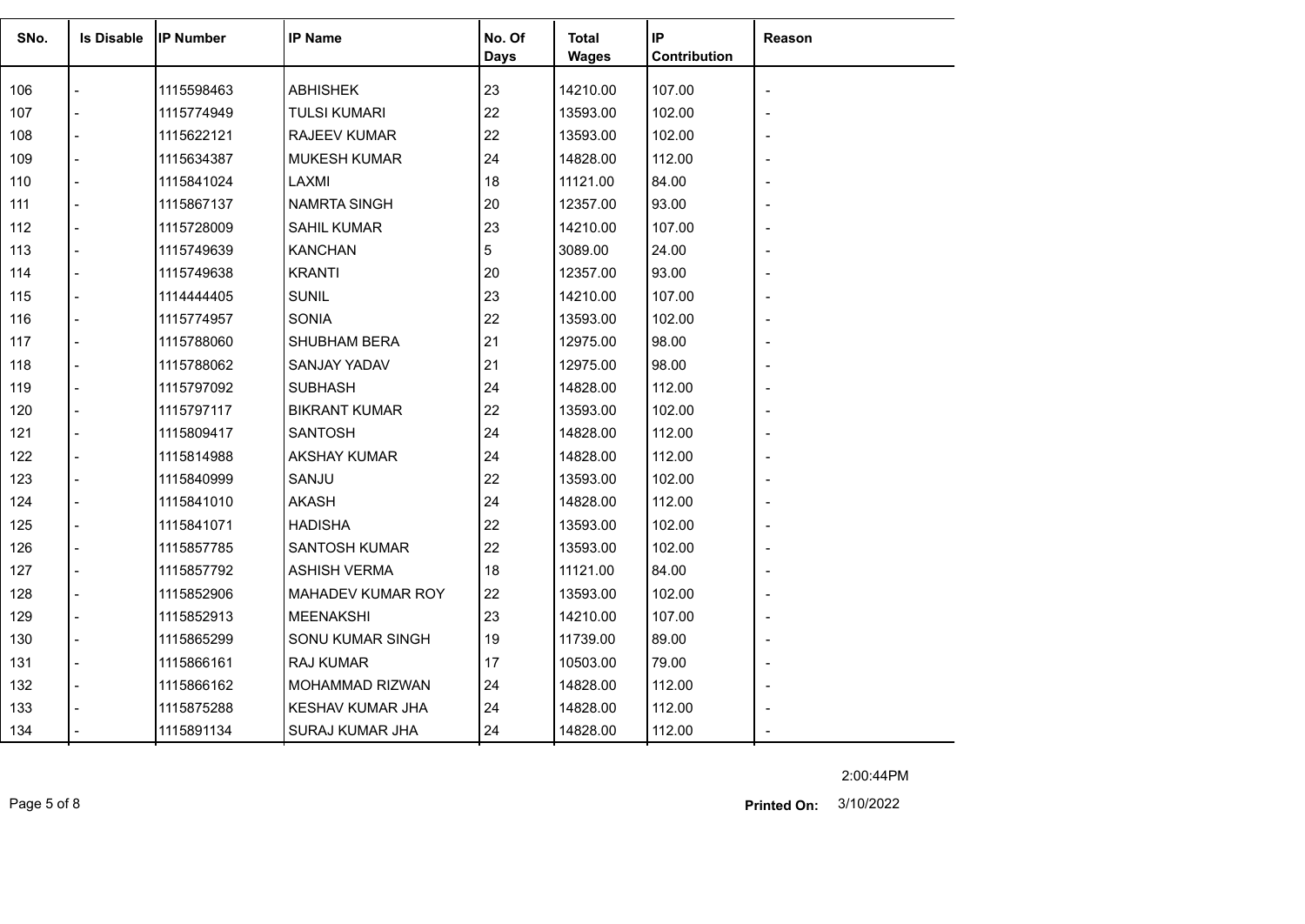| SNo. | <b>Is Disable</b>        | <b>IP Number</b> | <b>IP Name</b>                        | No. Of      | <b>Total</b> | IP           | Reason                   |
|------|--------------------------|------------------|---------------------------------------|-------------|--------------|--------------|--------------------------|
|      |                          |                  |                                       | <b>Days</b> | <b>Wages</b> | Contribution |                          |
| 135  |                          | 1115891114       | KAMLESH DEVI                          | 19          | 11739.00     | 89.00        | $\overline{\phantom{a}}$ |
| 136  | $\overline{a}$           | 1115891050       | <b>ONKAR SINGH</b>                    | 21          | 12975.00     | 98.00        |                          |
| 137  | $\blacksquare$           | 1115891123       | <b>ANKUL SINGH</b>                    | 23          | 14210.00     | 107.00       |                          |
| 138  |                          | 1115891077       | RITIK KUMAR RANJAN                    | 22          | 13593.00     | 102.00       |                          |
| 139  | $\blacksquare$           | 1115905844       | <b>KISHAN KUMAR</b>                   | 18          | 11121.00     | 84.00        |                          |
| 140  | $\overline{a}$           | 1115905851       | <b>AKASH</b>                          | 12          | 7414.00      | 56.00        |                          |
| 141  | $\blacksquare$           | 1115905856       | LAXMI                                 | 23          | 14210.00     | 107.00       |                          |
| 142  | $\overline{\phantom{a}}$ | 1115905897       | REETA KUSHWAHA                        | 21          | 12975.00     | 98.00        | $\overline{\phantom{a}}$ |
| 143  | $\overline{a}$           | 1115905766       | <b>INDDRAJIT KUMAR</b>                | 24          | 14828.00     | 112.00       | $\overline{\phantom{a}}$ |
| 144  |                          | 2018415501       | <b>MANDAL</b><br><b>CHANDAN SINGH</b> | 24          | 14828.00     | 112.00       | $\overline{\phantom{a}}$ |
| 145  | $\overline{\phantom{a}}$ | 2018415506       | <b>ROLI</b>                           | 21          | 12975.00     | 98.00        |                          |
| 146  | $\overline{\phantom{a}}$ | 2018417327       | <b>NEELAM</b>                         | 20          | 12357.00     | 93.00        |                          |
| 147  |                          | 2018415509       | <b>PRINCE</b>                         | 23          | 14210.00     | 107.00       |                          |
| 148  | $\overline{\phantom{a}}$ | 2018449527       | <b>POORAN</b>                         | 23          | 14210.00     | 107.00       |                          |
| 149  | $\overline{\phantom{a}}$ | 2018449528       | <b>PARVEEN</b>                        | 22          | 13593.00     | 102.00       |                          |
| 150  |                          | 2018449529       | <b>SHABNAM</b>                        | 20          | 12357.00     | 93.00        |                          |
| 151  |                          | 2018449530       | <b>KAMLESH</b>                        | 5           | 3089.00      | 24.00        | $\overline{\phantom{a}}$ |
| 152  | $\blacksquare$           | 2018449532       | <b>NEETA SINGH</b>                    | 21          | 12975.00     | 98.00        | $\overline{\phantom{a}}$ |
| 153  | $\blacksquare$           | 6720352577       | <b>SUNITA</b>                         | 20          | 12357.00     | 93.00        | $\overline{\phantom{a}}$ |
| 154  |                          | 2018486196       | <b>KIRAN DEVI</b>                     | 18          | 11121.00     | 84.00        |                          |
| 155  |                          | 3012353146       | PARVEEN KUMAR TIWARI                  | 20          | 12357.00     | 93.00        |                          |
| 156  |                          | 1115561375       | PINTU GAUTAM                          | 20          | 12357.00     | 93.00        |                          |
| 157  | $\blacksquare$           | 2018502645       | <b>PINKI</b>                          | 21          | 12975.00     | 98.00        |                          |
| 158  |                          | 2018502646       | <b>ROHIT RANJAN</b>                   | 20          | 12357.00     | 93.00        |                          |
| 159  | $\blacksquare$           | 2018502648       | <b>MAMTA</b>                          | 20          | 12357.00     | 93.00        |                          |
| 160  | $\blacksquare$           | 2018502651       | <b>NEHA</b>                           | 22          | 13593.00     | 102.00       | $\overline{\phantom{a}}$ |
| 161  | $\overline{a}$           | 2018502652       | <b>RAJESH</b>                         | 24          | 14828.00     | 112.00       |                          |
| 162  |                          | 2018502653       | <b>AMAN KUMAR</b>                     | 24          | 14828.00     | 112.00       |                          |
| 163  |                          | 2018502655       | <b>MANOJ KUMAR</b>                    | 15          | 9268.00      | 70.00        | $\overline{a}$           |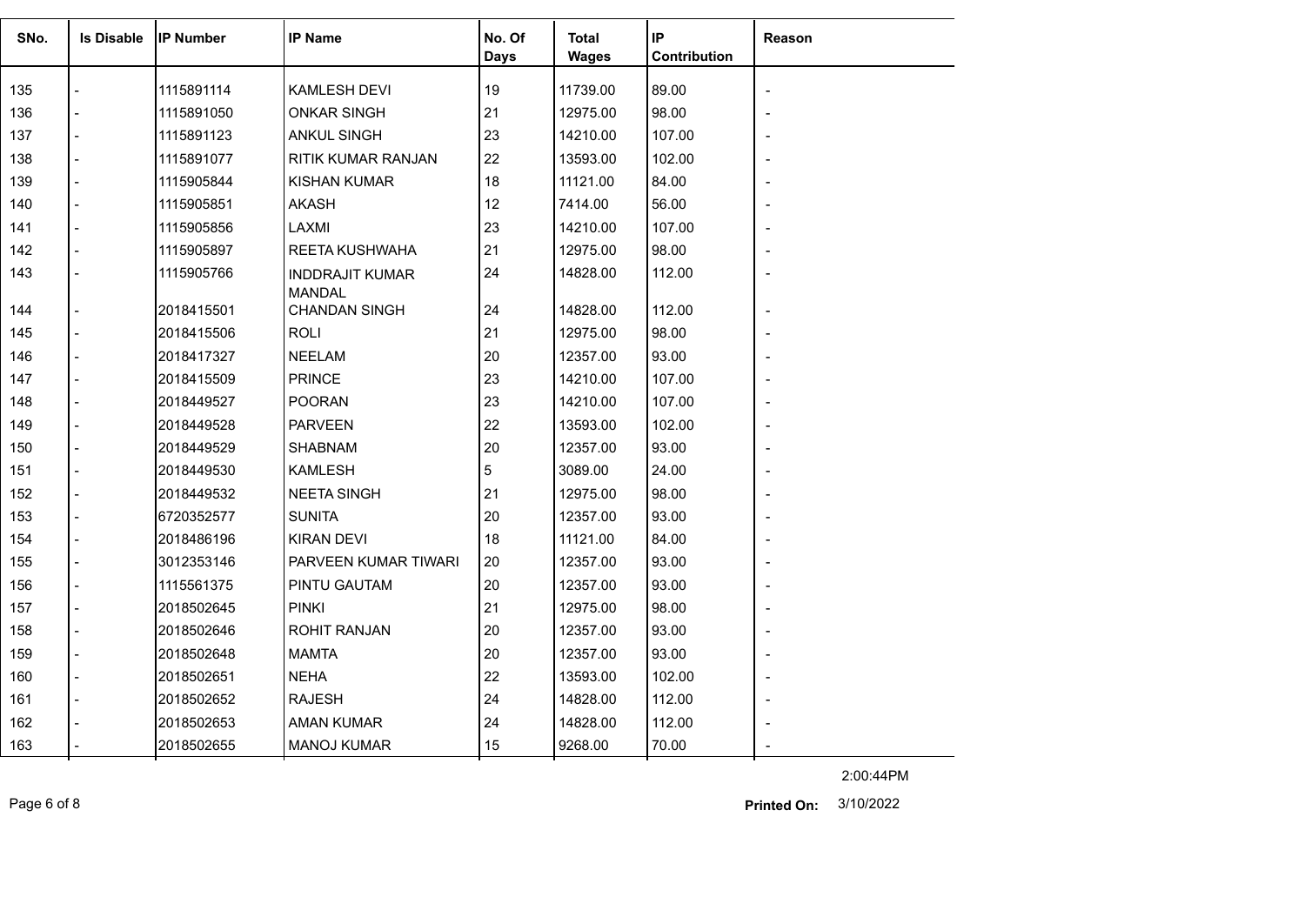| SNo. | <b>Is Disable</b>        | <b>IP Number</b> | <b>IP Name</b>        | No. Of<br><b>Days</b> | <b>Total</b><br><b>Wages</b> | IP<br>Contribution | Reason                   |
|------|--------------------------|------------------|-----------------------|-----------------------|------------------------------|--------------------|--------------------------|
| 164  |                          | 2018502656       | <b>MITHUN</b>         | 22                    | 13593.00                     | 102.00             | $\frac{1}{2}$            |
|      |                          |                  |                       | 20                    |                              |                    |                          |
| 165  |                          | 2018502657       | <b>GAYTRI DEVI</b>    |                       | 12357.00                     | 93.00              |                          |
| 166  |                          | 2018564830       | <b>SHUBHAM</b>        | 23                    | 14210.00                     | 107.00             | $\overline{a}$           |
| 167  |                          | 2018564841       | <b>TULSI</b>          | 22                    | 13593.00                     | 102.00             |                          |
| 168  |                          | 1114929226       | <b>SACHIN KUMAR</b>   | 23                    | 14210.00                     | 107.00             |                          |
| 169  |                          | 1115622125       | <b>GOPAL</b>          | 5                     | 3089.00                      | 24.00              |                          |
| 170  |                          | 1115580451       | <b>REKHA</b>          | 0                     | 0.00                         | 0.00               | Left Service             |
| 171  | $\overline{a}$           | 2017715259       | PANKAJ KUMAR          | 0                     | 0.00                         | 0.00               | Left Service             |
| 172  |                          | 1115905921       | PAWAN KUMAR           | 0                     | 0.00                         | 0.00               | Left Service             |
| 173  |                          | 1115875279       | <b>SHIV NARAYAN</b>   | 0                     | 0.00                         | 0.00               | On Leave                 |
| 174  |                          | 1114732017       | <b>AVINASH KUMAR</b>  | 0                     | 0.00                         | 0.00               | On Leave                 |
| 175  |                          | 1115561362       | <b>RAHUL KUMAR</b>    | 0                     | 0.00                         | 0.00               | On Leave                 |
| 176  |                          | 1115487427       | <b>RAM MOHAN</b>      | 0                     | 0.00                         | 0.00               | On Leave                 |
| 177  |                          | 1115595365       | <b>MANOJ PASWAN</b>   | 0                     | 0.00                         | 0.00               | On Leave                 |
| 178  |                          | 2018449525       | AMAN PREET SINGH      | 28                    | 15908.00                     | 120.00             | $\overline{\phantom{a}}$ |
| 179  |                          | 2018502658       | <b>VISHAL KUMAR</b>   | 28                    | 15908.00                     | 120.00             | $\overline{\phantom{0}}$ |
| 180  |                          | 1014348825       | <b>JAIPRAKASH</b>     | 24                    | 14304.00                     | 108.00             |                          |
| 181  |                          | 2018417331       | <b>RITU</b>           | 24                    | 14304.00                     | 108.00             | $\overline{\phantom{0}}$ |
| 182  |                          | 1014235606       | <b>BHIM SEN</b>       | 28                    | 17300.00                     | 130.00             | $\overline{a}$           |
| 183  |                          | 1014481413       | <b>CHARAN SINGH</b>   | 28                    | 17300.00                     | 130.00             | $\overline{a}$           |
| 184  |                          | 1509144850       | LAKHAN LAL MEENA      | 28                    | 17300.00                     | 130.00             |                          |
| 185  |                          | 1115584183       | <b>MUNIYA</b>         | 24                    | 14828.00                     | 112.00             |                          |
| 186  |                          | 2018415499       | <b>RAHUL</b>          | 28                    | 17300.00                     | 130.00             |                          |
| 187  |                          | 6713657430       | <b>RAJESH KUMAR</b>   | 28                    | 17300.00                     | 130.00             | $\overline{\phantom{0}}$ |
| 188  |                          | 1115475643       | <b>VIKASH KUMAR</b>   | 28                    | 17300.00                     | 130.00             |                          |
| 189  | $\overline{\phantom{a}}$ | 1114732009       | <b>GOVIND SINGH</b>   | 24                    | 13635.00                     | 103.00             | $\overline{\phantom{0}}$ |
| 190  |                          | 1115172248       | <b>VISRAM MISHRA</b>  | 24                    | 13635.00                     | 103.00             |                          |
| 191  |                          | 1115845074       | <b>MATHURA PRASAD</b> | 8                     | 4545.00                      | 35.00              |                          |
| 192  |                          | 2017764045       | <b>ANKITA RAWAT</b>   | 22                    | 14725.00                     | 111.00             |                          |